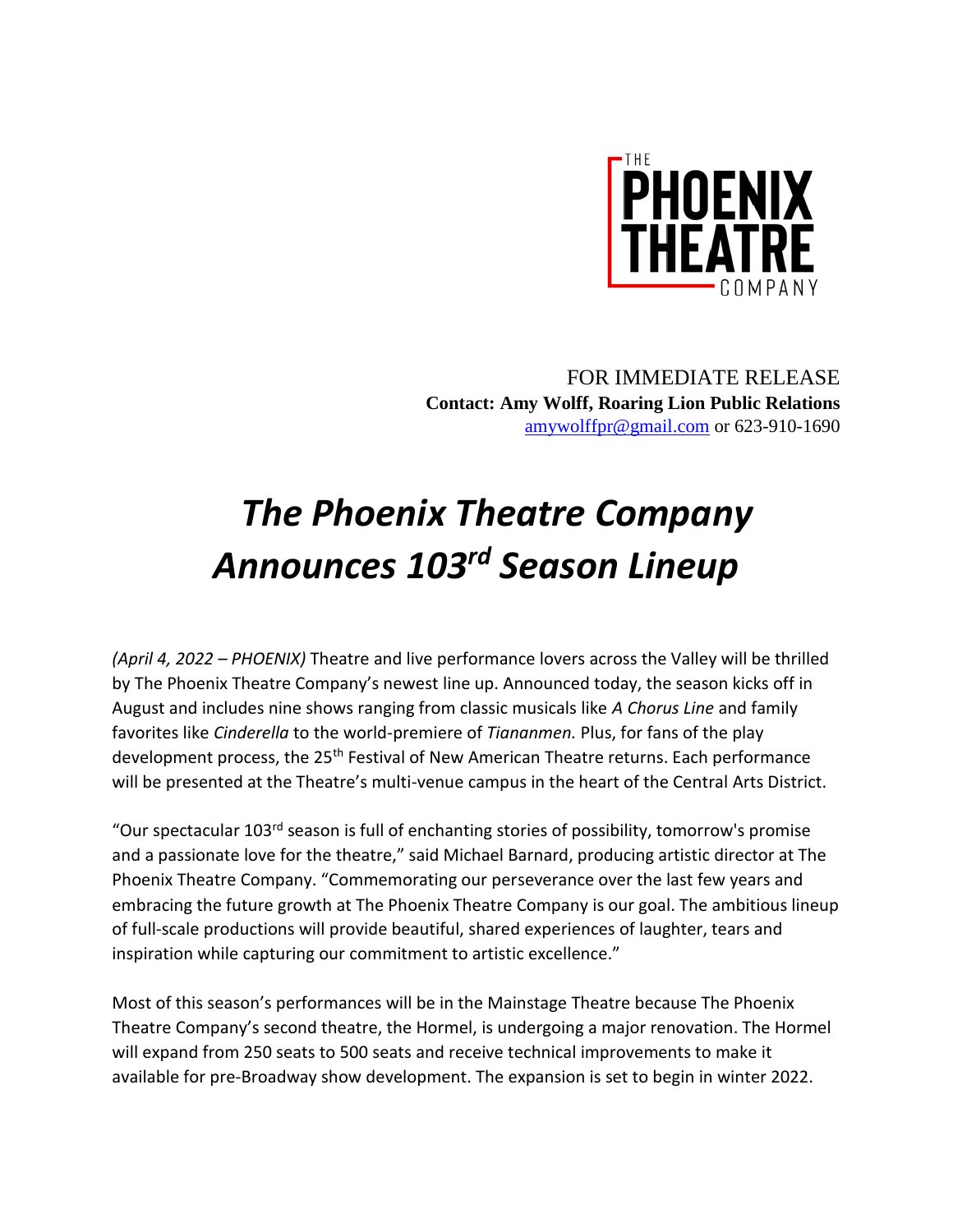The 2022-23 performance season includes:

# **THE BOOK OF WILL**

**By Lauren Gunderson** Hormel Theatre Aug. 31 – Sept. 25, 2022 An unforgettable true story of love, loss and laughter that sheds new light on a man you may think you know, Shakespeare, and a race to preserve his legacy.

## **BANDSTAND**

**Music by Richard Oberacker Book and Lyrics by Richard Oberacker and Robert Taylor** Mainstage Theatre Sept. 21 – Oct. 23, 2022 After the ticker tape parades cease, will musical glory bring hope, purpose and redemption for a group of World War II veterans? *The New York Times* called this "An open-hearted musical that will have you clapping your hands and clenching your fists, tapping your toes and blinking back tears."

**A CHORUS LINE Music by Marvin Hamlisch Lyrics by Edward Kleban Book by James Kirkwood, Jr. and Nicholas Dante** Hormel Theatre Oct. 19 – Dec. 18, 2022 This dazzling, dance-filled confessional is for anyone who has ever put it all on the line for a dream.

## **CINDERELLA**

**Music by Richard Rodgers Original Book and Lyrics by Oscar Hammerstein II New Book by Douglas Carter Beane** Mainstage Theatre Nov. 18, 2022 – Jan. 1, 2023 Your favorite pair of slippers this winter are made of glimmering glass in this spin on Rodgers and Hammerstein's timeless classic that will charm and inspire audiences of all ages.

**AN AMERICAN IN PARIS Music and Lyrics by George and Ira Gershwin Book by Craig Lucas** Mainstage Theatre Jan. 25 – March 12, 2023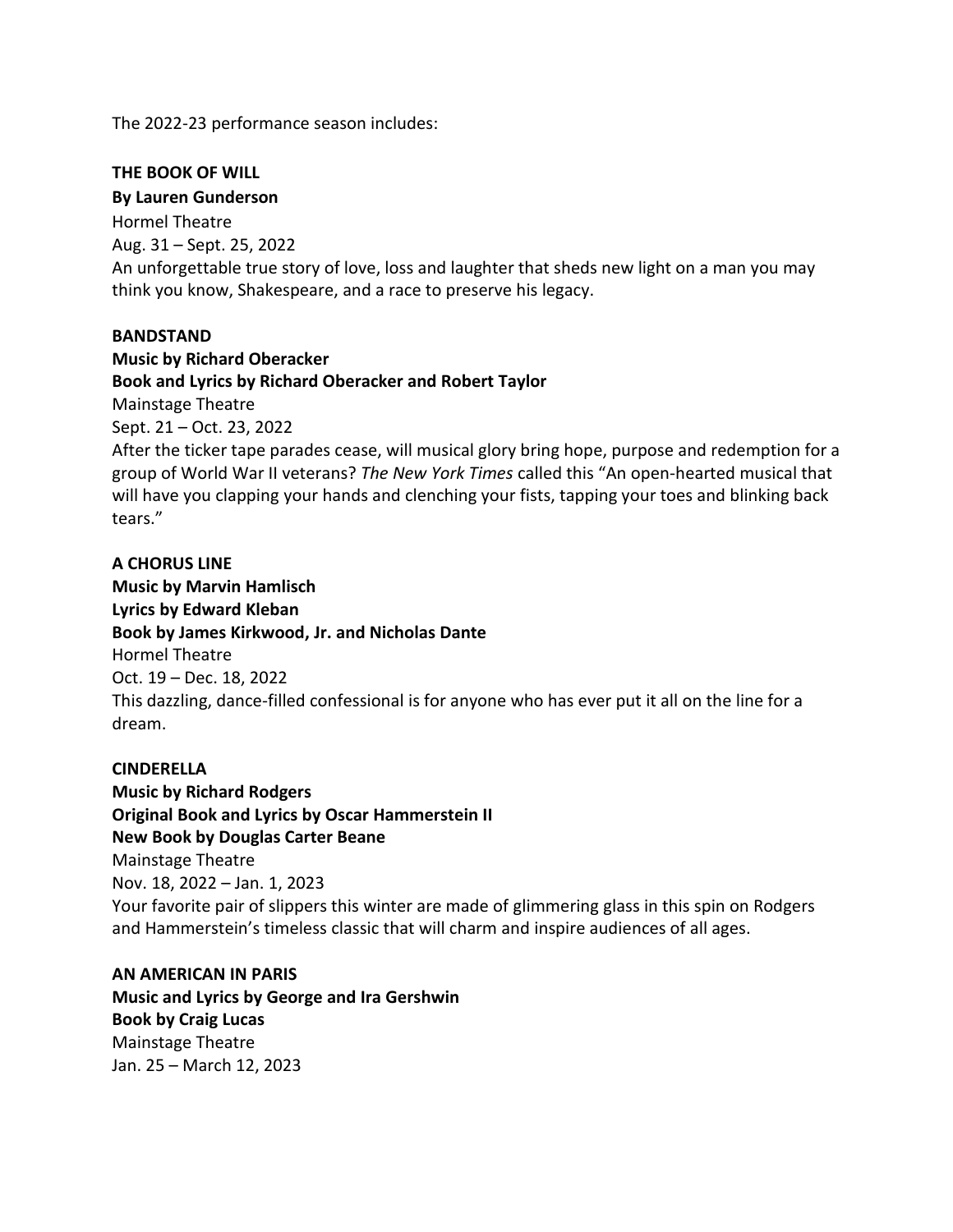Romance, dance and the soaring melodies of George and Ira Gershwin – who could ask for anything more?

## **CONSTELLATIONS**

**By Nick Payne** Hardes Theatre March 1 – April 30, 2023 If you've ever wondered – what if? – this spellbinding story of fate, chance and choice is a cosmic collision of romance and relativity.

#### **TIANANMEN**

**World Premiere! Music and Lyrics by Drew Fornarola Book by Scott Elmegreen Conceiver and Creative Consultation by Wu'er Kaixi** Mainstage Theatre April 12 – May 14, 2023 This world premiere epic musical is inspired by the protests that defined a generation – and stands as testament to the human cost of the pursuit of democracy.

## **25th FESTIVAL OF NEW AMERICAN THEATRE**

**The Phoenix Theatre Company Stages** Spring 2023 The Southwest's premiere new theatre festival. Trust us, it's a process!

# **ONE MORE FABULOUS MUSICAL TO BE ANNOUNCED SOON!**

Mainstage Theatre June 7 – July 9, 2023 "It's so new that we can't announce it yet, but we prom-ise that this hit production full of spectacle will be a night to remember," said Barnard.

#### **DREAMGIRLS**

**Music by Henry Krieger Book and Lyrics by Tom Eyen** Mainstage Theatre Aug. 2 – Sept. 3, 2023 From dream to diva, every star has a story in this glamorous, high-energy Motown-minted hit.

2022-23 season ticket packages go on sale to the general public May 23, 2022, and single tickets go on sale July 11, 2022. Current season ticket holders can renew their subscription packages starting April 4, 2022. For more information, visit [www.phoenixtheatre.com](http://www.phoenixtheatre.com/)